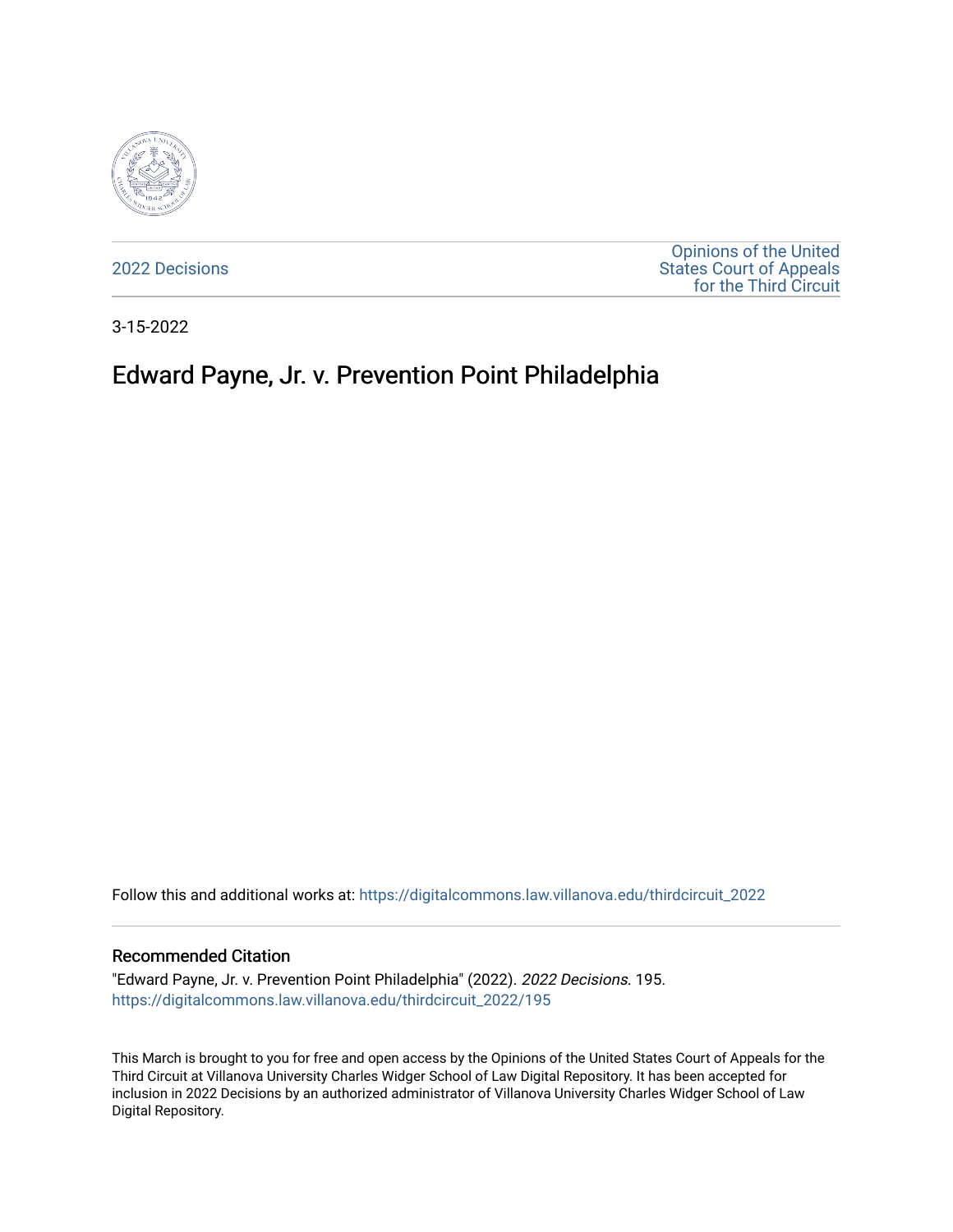## **NOT PRECEDENTIAL**

UNITED STATES COURT OF APPEALS FOR THE THIRD CIRCUIT

\_\_\_\_\_\_\_\_\_\_\_

No. 21-2173 \_\_\_\_\_\_\_\_\_\_

# EDWARD HAYWOOD PAYNE, JR., Appellant

v.

# PREVENTION POINT PHILADELPHIA, INC.; PREVENTION POINT \_\_\_\_\_\_\_\_\_\_\_\_\_\_\_\_\_\_\_\_\_\_\_\_\_\_\_\_\_\_\_\_\_\_\_\_

On Appeal from the United States District Court for the Eastern District of Pennsylvania (D.C. Civil Action No. 2-20-cv-04444) District Judge: Honorable Juan R. Sanchez

\_\_\_\_\_\_\_\_\_\_\_\_\_\_\_\_\_\_\_\_\_\_\_\_\_\_\_\_\_\_\_\_\_\_\_\_

Submitted Pursuant to Third Circuit LAR 34.1(a) February 11, 2022

Before: GREENAWAY, JR., PORTER and NYGAARD, Circuit Judges

(Opinion filed: March 15, 2022) \_\_\_\_\_\_\_\_\_\_\_

# **OPINION**\* \_\_\_\_\_\_\_\_\_\_\_

PER CURIAM

<sup>\*</sup> This disposition is not an opinion of the full Court and pursuant to I.O.P. 5.7 does not constitute binding precedent.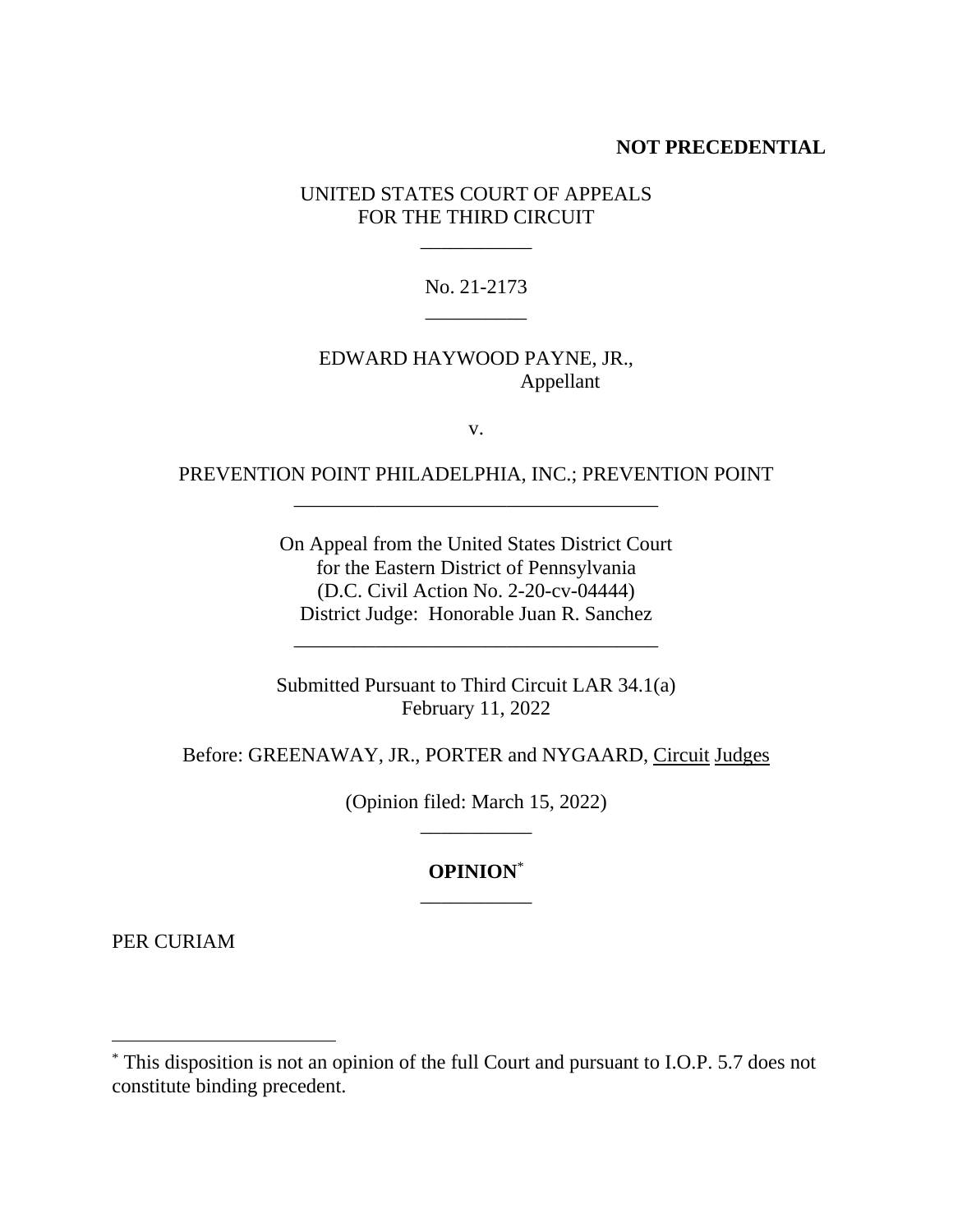Edward Payne appeals pro se from the District Court's order granting summary judgment in favor of Prevention Point Philadelphia, Incorporated ("Prevention Point"). Payne alleges discrimination and retaliation claims under Title VII of the Civil Rights Act of 1964, 42 U.S.C. § 2000e et seq. For the reasons that follow, we will affirm the District Court's judgment.

#### I.

In 2018, Payne was a student in Temple University's Public Health program. The program required students to obtain internships in a related field. Payne was accepted as an intern at Prevention Point Philadelphia, an addiction rehabilitation facility, and he began his internship in June 2018. Prevention Point did not pay Payne and the organization coordinated management of various aspects of Payne's internship with Temple University staff. Payne was terminated early from his internship, in July 2018.

Payne alleged that he was terminated as retaliation for his complaints to supervisory staff about racial discrimination. Payne, who is African American, indicated that a Caucasian intern received preferable treatment and that a nonsupervisory employee required Payne to perform duties outside the scope of his required tasks. Payne brought his complaints to his supervisors at Prevention Point and to Temple staff but alleges that the treatment continued until his internship was terminated.

Payne brought this action against Prevention Point in 2020, alleging his termination was motivated by racial discrimination in violation of Title VII of the Civil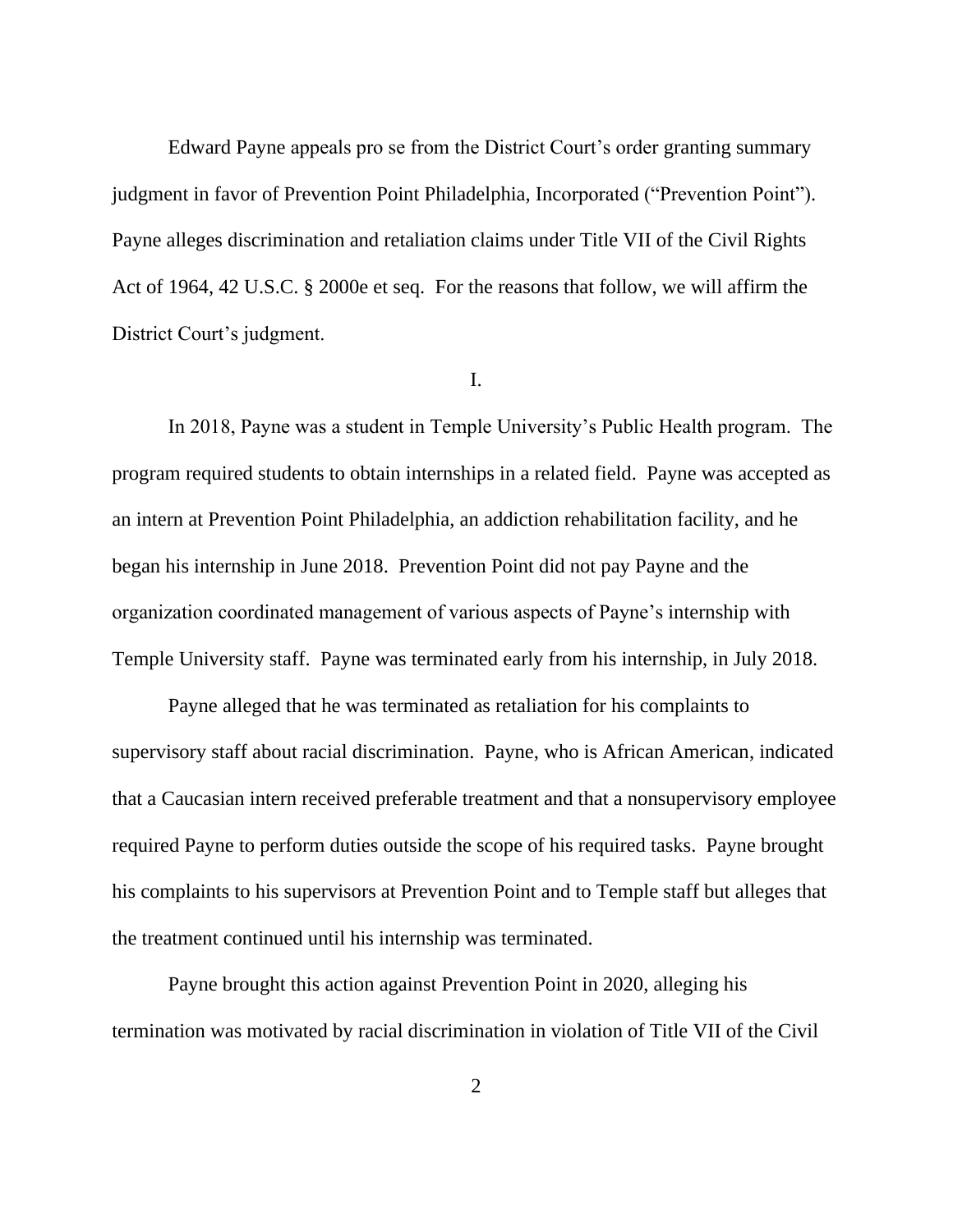Rights Act of 1964 ("Title VII") and 42 U.S.C. § 1981. Prevention Point moved to dismiss the claims, arguing that Payne's § 1981 claims were untimely and that Payne had not established that that they had an employment relationship. The District Court granted this motion in part and dismissed the § 1981 claims against Prevention Point and denied the motion to dismiss the Title VII claims.

Payne then filed an amended complaint that was largely identical to his original complaint except that it focused only on the Title VII claims. Defendants then filed a motion for summary judgment, arguing that Payne could not establish that he was an employee under Title VII because he was an unpaid intern. The District Court granted the motion. Payne now appeals.

#### II.

We have jurisdiction over this appeal pursuant to 28 U.S.C. § 1291. We review the District Court's summary judgment decisions de novo. See Blunt v. Lower Merion Sch. Dist., 767 F.3d 247, 265 (3d Cir. 2014). In doing so, we accept the factual allegations in Payne's complaint as true and construe those facts in the light most favorable to him. See id. Summary judgment is appropriate "if the movant shows that there is no genuine dispute as to any material fact and the movant is entitled to judgment as a matter of law." Fed. R. Civ. P. 56(a). A genuine dispute of material fact exists if the evidence is sufficient for a reasonable factfinder to return a verdict for the nonmoving party. Anderson v. Liberty Lobby, Inc., 477 U.S. 242, 248 (1986). We construe Payne's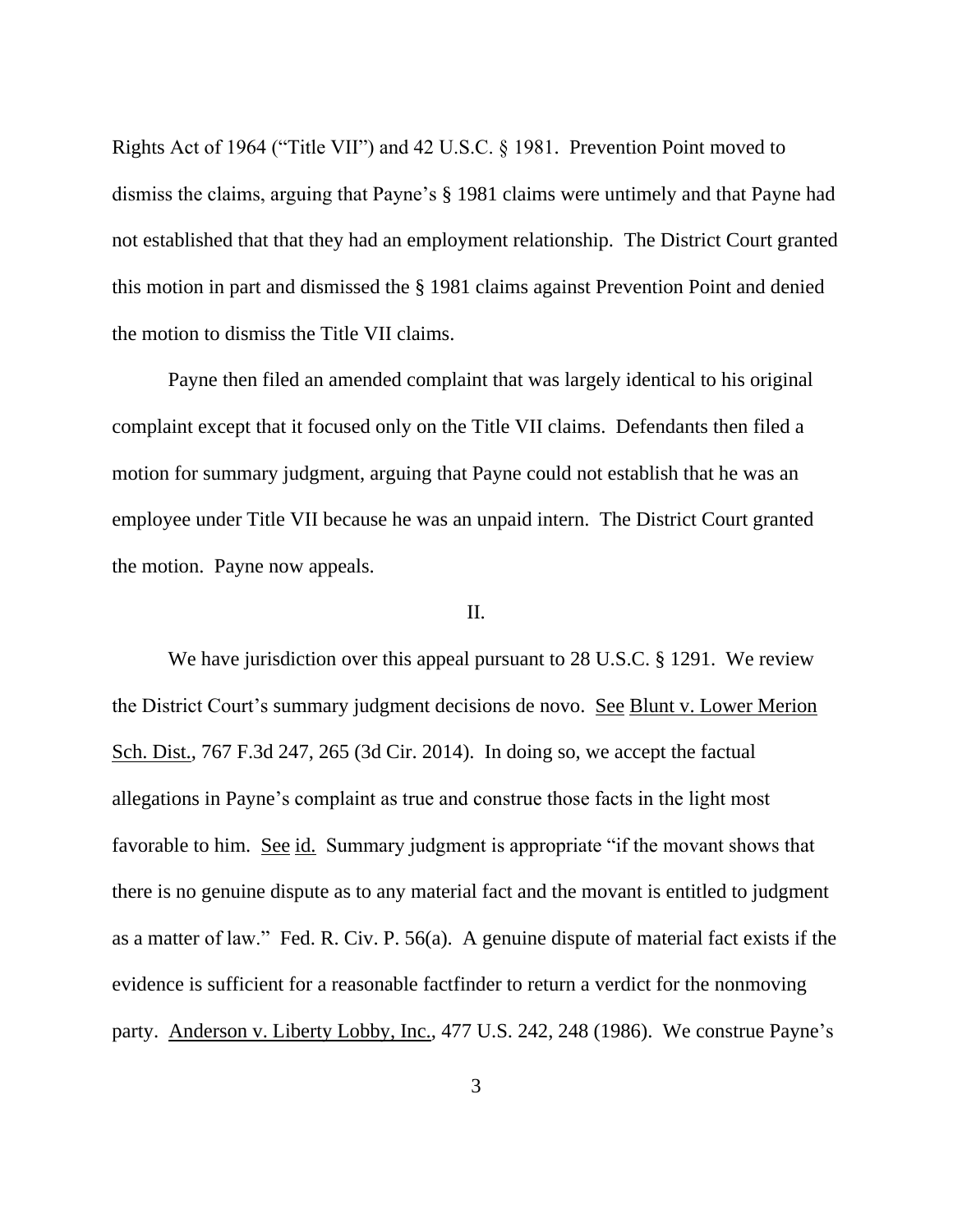pro se filings liberally, see Erickson v. Pardus, 551 U.S. 89, 94 (2007) (per curiam), and "may affirm a district court for any reason supported by the record." Brightwell v. Lehman, 637 F.3d 187, 191 (3d Cir. 2011).

## III.

A plaintiff alleging employment discrimination under Title VII must demonstrate that an employment relationship existed with the defendant.<sup>1</sup> See Covington v. Int'l Ass'n of Approved Basketball Officials, 710 F.3d 114, 119 (3d Cir. 2013); see also Univ. of Tex. Sw. Med. Ctr. v. Nassar, 570 U.S. 338, 355-56 (2013) (citing 42 U.S.C. § 2000e-2(a)-(d) and explaining that Title VII forbids discrimination by employers).

To determine whether Payne was an employee of Prevention Point, the test of Nationwide Mutual Insurance Co. v. Darden, 503 U.S. 318 (1992), applies. See Faush v. Tuesday Morning, Inc., 808 F.3d 208, 213 (3d Cir. 2015). As we have recently explained, the Darden test helps draw a line between who is an employee for purposes of Title VII and who is not. Faush, 808 F.3d at 215 (distinguishing an independent contractor from an employee). Specifically, we explained:

In determining whether a hired party is an employee under the general common law of agency, we consider the hiring party's right to control the manner and means by which the product is accomplished. Darden provides a non-exhaustive list of relevant factors, including the skill required; the

<sup>1</sup> Payne's amended complaint did not include his § 1981 claims, he has not identified the order dismissing the § 1981 in his notice of appeal, and he did not challenge the order in his brief. Accordingly, Payne has forfeited any challenge to the dismissal of that claim. See M.S. ex rel. Hall v. Susquehanna Twp. Sch. Dist., 969 F.3d 120, 124 n.2 (3d Cir. 2020).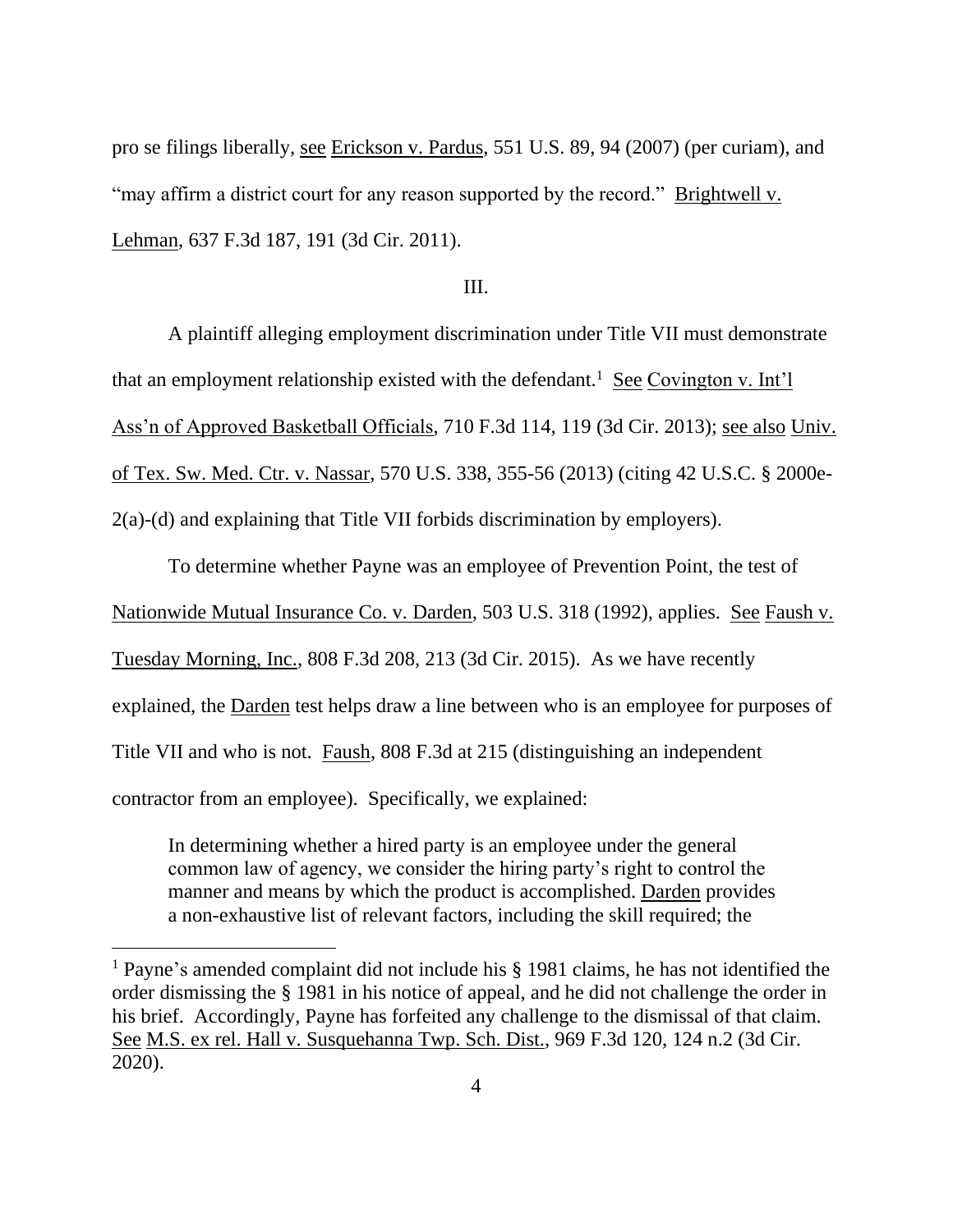source of the instrumentalities and tools; the location of the work; the duration of the relationship between the parties; whether the hiring party has the right to assign additional projects to the hired party; the extent of the hired party's discretion over when and how long to work; the method of payment; the hired party's role in hiring and paying assistants; whether the work is part of the regular business of the hiring party; whether the hiring party is in business; the provision of employee benefits; and the tax treatment of the hired party.

Our Court has generally focused on which entity paid [the employees'] salaries, hired and fired them, and had control over their daily employment activities. However, [s]ince the common-law test contains no shorthand formula or magic phrase that can be applied to find the answer, . . . all of the incidents of the relationship must be assessed and weighed with no one factor being decisive.

Id. (citations and quotation marks excluded).

Payne was a student intern who was assigned to spend time shadowing employees at Prevention Point through a program at Temple University. Although some aspects of Payne's internship might suggest employment, the Darden factors weigh heavily against a finding that he was an employee. Strong evidence of Payne's status comes from his own admissions and evidence, including Payne's acknowledgment that he was not paid by Prevention Point, that he obtained the internship through a Temple program, rather than being hired, and that he was informed of his termination from the internship by Temple rather than by Prevention Point. See Id. (discussing importance as to whether an entity paid, hired, or fired an individual); Covington, 710 F.3d at 119 (rejecting employee status where entity did not hire or pay plaintiff).